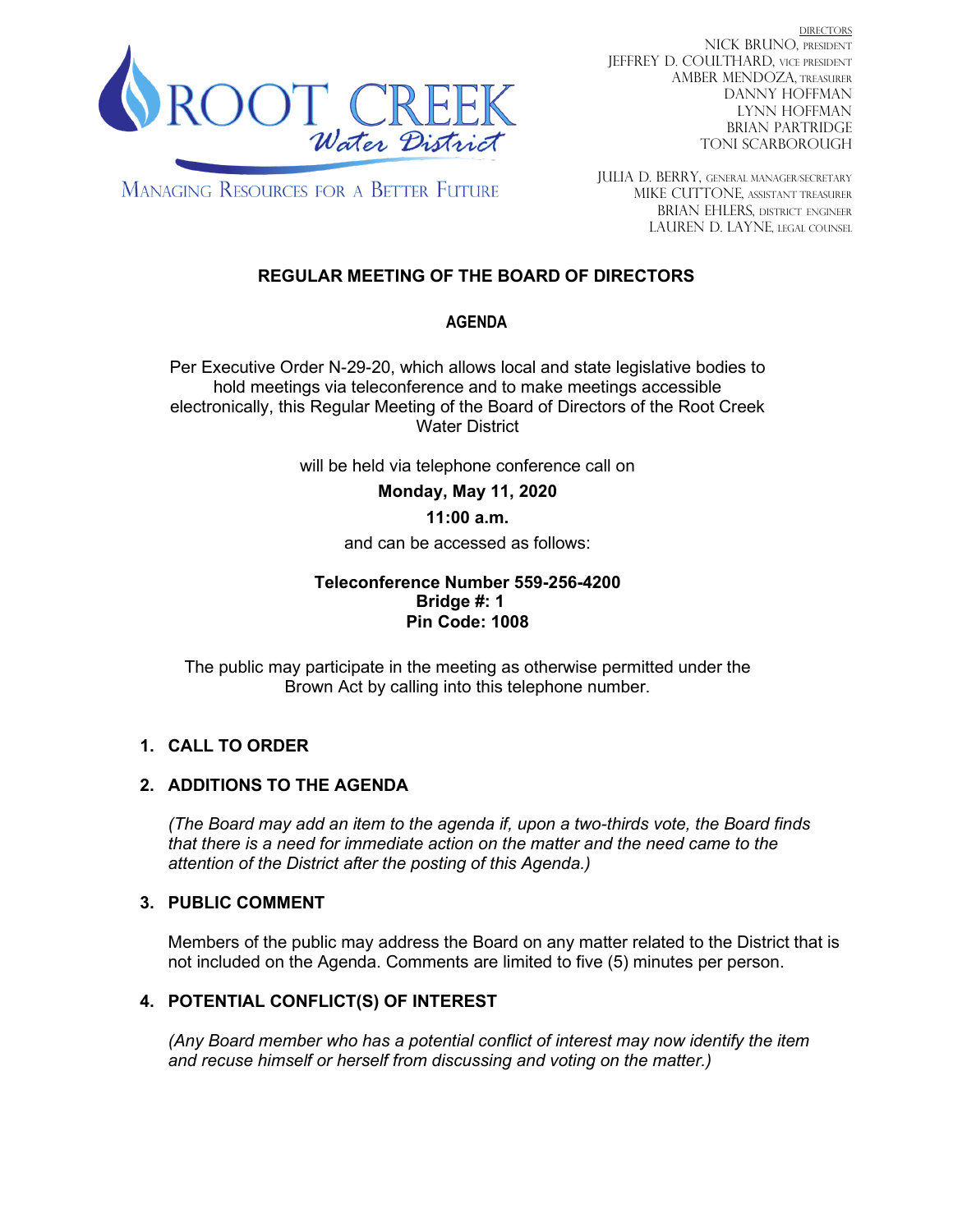- **5. CONSENT CALENDAR**  Review and Consider for Action
	- **a.** Approval of Minutes of the Regular Board Meeting on April 13, 2020
	- **b.** Acceptance of monthly financial reports for the months of February and March 2020

#### **6. CORRESPONDENCE**

*(Members of the Board or Staff may provide comment on any timely matter related to the District that is not included on the agenda.)*

**7. BOARD ACTION ITEMS** - The Board may take action on any of the following items:

#### **NEW BUSINESS**

- **a. Resolutions Authorizing the Issuance of Warrants** Review and consider action to authorize two resolutions of the Board of Directors to issue warrants related to the borrowing of funds for administrative and other costs of the District in relation to the agricultural and urban components of the District.
	- **i.** Resolution of the Board of Directors of the Root Creek Water District Ordering the Issuance of Warrants Related to the Water System at a Future Time to Obtain Funds for District Agricultural Water System Purposes
	- **ii.** Resolution of the Board of Directors of the Root Creek Water District Ordering the Issuance of Warrants Related to the Water System at a Future Time to Obtain Funds for District Municipal Water System Purposes
- **b. Proposal for Engineering, Planning, Biological Consulting, and Environmental Permitting, Root Creek Water Rights–** Review and Consider authorization to approve scope of work to perform engineering, planning, biological consulting, and environmental permitting, and to file Root Creek water rights application as a co-applicant.
- **c. Wastewater Treatment Facility Parts –** Review and consider authorizing the purchase of a spare membrane for the wastewater treatment facility in the amount of \$138,407.00 with a 5% contingency (\$6,920.35) for labor associated with installation, startup and training, and update budget account *900.01.2 Capital Expenditures* to reflect this expenditure.
- **d. Land Value Appraisal –** Review and consider contracting for professional services to perform appraisals of properties in the Root Creek Water District for determination of assessed valuation.
- **8. DISTRICT ENGINEER'S REPORT -** The Board may take action on any of the following